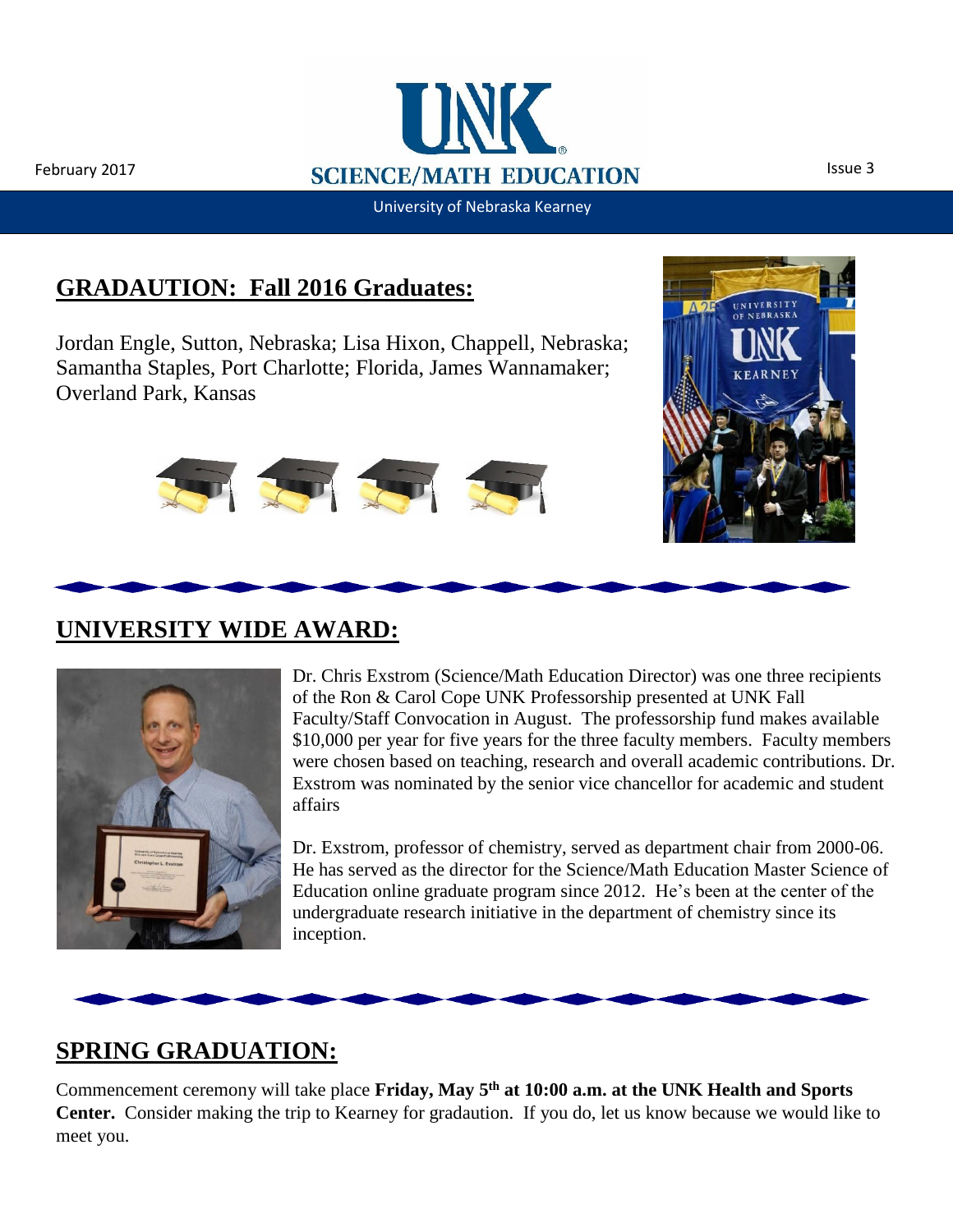

# PROGRAM ANNOUNCEMENTS

## **PROGRAM ADVISING / PLANNING TIPS:**

- Prioritize the courses in chemistry, math, physic/physical science and the curriculum course as these courses are only offered during specific semesters.
- For complete listing of course offerings for the program, visit: [Program Courses](http://www.unk.edu/academics/science-math-ed/program-courses.php)
- **IMPORTANT REGISTRATION DATES FOR BOTH SUMMER AND FALL:**
	- o Early registration for students currently enrolled this spring: **April 3rd**
	- o Registration for students not enrolled in spring classes: **April 24th**
- To ensure preferred course registration each semester, register early or as soon as you can for classes especially for popular classes.
	- o *BIOL 838, BIOL 839, BIOL 845, BIOL 857, BIOL 858, TE 800*
- **TE 800** Educational Research is **not** recommended to take during the summer semester because of the intensity of the work and the connection to the capstone project/comps.

#### **SUMMER COURSES: (**highlighted courses are **only offered during the summer semester)**

BIOL 827 [Biological Statistics](http://www.unk.edu/academics/science-math-ed/_files/biol827syll.pdf) BIOL 830P 01 Cont. Taking Action Science BIOL 830P 02 Bioethics of Hela Cells BIOL 830P 03 Wildlife Management BIOL 836 Biology of Size BIOL 840 Infectious Diseases BIOL 845 [Forensic Biology](http://www.unk.edu/academics/science-math-ed/_files/biol845syll.pdf) BIOL 857 Human Histology BIOL 863 [Biological Perspectives](http://www.unk.edu/academics/science-math-ed/_files/biol863syll.pdf) BIOL 866 Function Morphology BIOL 881 Current Issues in Biology (1 cr) BIOL 887 [Fisheries Ecology](http://www.unk.edu/academics/science-math-ed/_files/biol887syll.pdf) TE 803 Philosophy [of Education](http://www.unk.edu/academics/science-math-ed/_files/te803syll.pdf) TE 805P [Overview of Assistive Technology](http://www.unk.edu/academics/science-math-ed/_files/te805psyll.pdf) TE 808P [Human Relations](http://www.unk.edu/academics/science-math-ed/_files/te808psyll.pdf) (1 cr)

TE 809P [Curriculum Implementation](http://www.unk.edu/academics/science-math-ed/_files/te809psyll.pdf) TE 815P [The Effective Teacher: Enhancing](http://www.unk.edu/academics/science-math-ed/_files/te815psyll.pdf)  [Classroom Instruction](http://www.unk.edu/academics/science-math-ed/_files/te815psyll.pdf) TE 820 Teacher Leadership TE 854 [Reading in the Content Areas](http://www.unk.edu/academics/science-math-ed/_files/te854syll.pdf) TE 868 Copyright, Fair Use, and Ethics CHEM 805 Chemical Management & Safety for HS Teachers (1 cr) CHEM 899P Chemical Kinetics for HS Teachers (2 cr) MATH 871-**01** Mathematical Analysis for Teacher MATH 871-**02** Discrete Math for Teachers PHYS 813 **01** (Lecture) **& 02** (Lab) Intro to Analog & Digital Electronics (4 cr)

### **IF A CLASS IS FULL:**

Below is a list of preferred contacts for each department to have permits issued or to be placed on a waiting list:

**Biology (BIOL) -** Brian Peterson, Program Coordinator [\(msbiology@unk.edu](mailto:msbiology@unk.edu) or 308.865.1589) **Chemistry (CHEM) -** Dr. Scott Darveau, Department Chair [\(darveausa@unk.edu](mailto:darveausa@unk.edu) or 308.865.8491) **Mathematics (MATH) -** Dr. Barton Willis, Department Chair [\(willisb@unk.edu](mailto:willisb@unk.edu) or 308.865.8868) **Physics/Physical Science (PHYS) -** Dr. Ken Trantham, Department Chair [\(tranthamkw@unk.edu](mailto:tranthamkw@unk.edu) or 308.865.8278) **Teacher Education (TE) -** Holly Peterson, SCI/MATH Ed Program Coordinator [\(msedsci@unk.edu](mailto:msedsci@unk.edu) or 308.865.8043)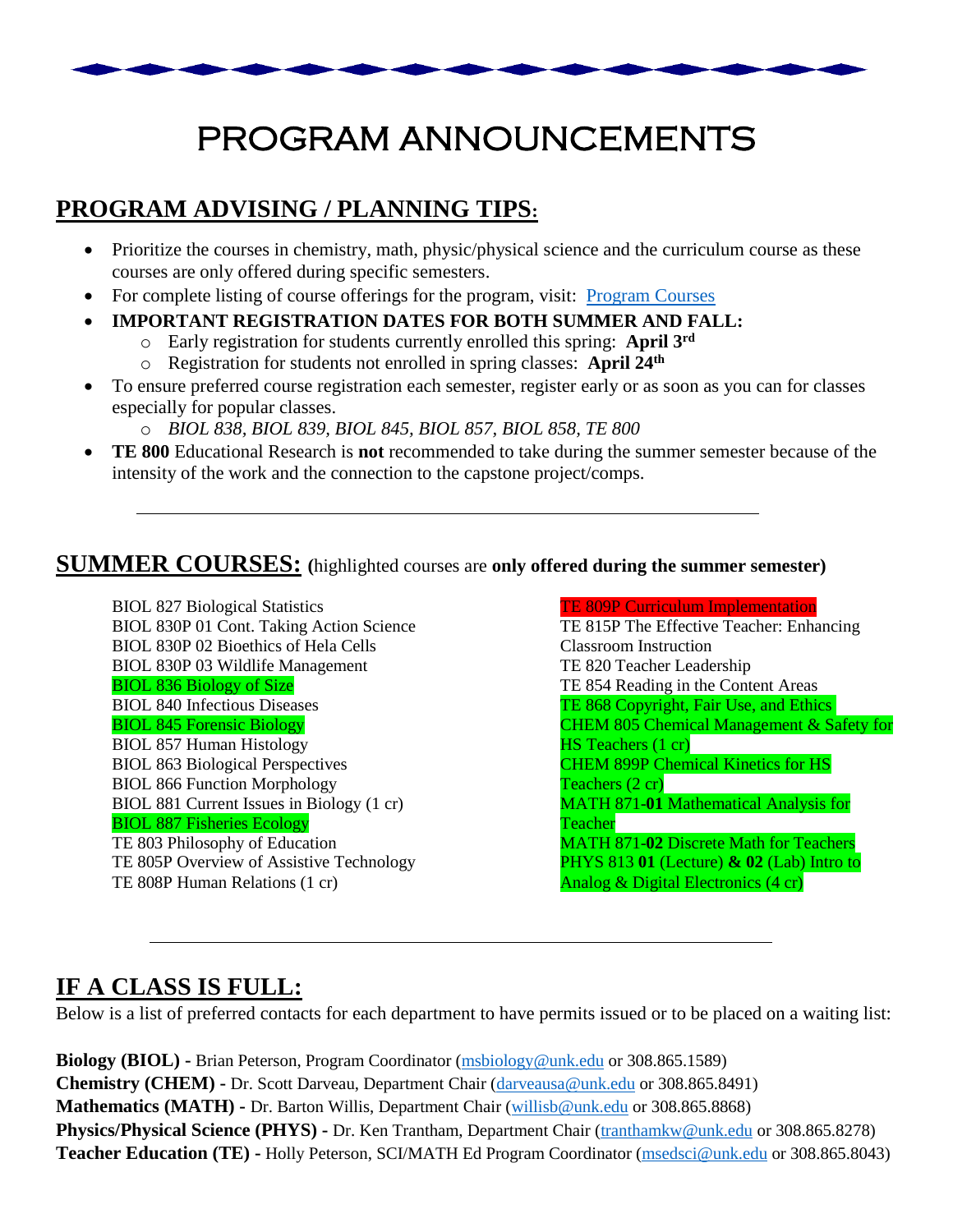#### **FALL COURSES: (highlighted courses are only offered in the fall semester)**

BIOL 802 [Organic Evolution](http://www.unk.edu/academics/science-math-ed/_files/biol802syll.pdf) BIOL 827 [Biological Statistics](http://www.unk.edu/academics/science-math-ed/_files/biol827syll.pdf) BIOL 830P 01 Predator-Prey Paradox BIOL 830P 02 [Cell Structur](http://www.unk.edu/academics/science-math-ed/_files/BIOL%20830P-Cell%20Structure%20and%20Function.pdf)e & Function BIOL 832 [Crane Ecology](http://www.unk.edu/academics/science-math-ed/_files/BIOL%20832%20-%20Crane%20Ecology.pdf) BIOL 838 [Essential Human Anatomy](http://www.unk.edu/academics/science-math-ed/_files/biol838syll.pdf) BIOL 839 [Human Physiological Systems](http://www.unk.edu/academics/science-math-ed/_files/biol839syll.pdf) BIOL 840 [Infectious Diseases](http://www.unk.edu/academics/science-math-ed/_files/biol840syll.pdf) BIOL 846 [Cancer Biology](http://www.unk.edu/academics/science-math-ed/_files/biol840syll.pdf) BIOL 854 [Biological Application of GIS](http://www.unk.edu/academics/science-math-ed/_files/biol854syll.pdf) BIOL 859 [Biology of the Brain](http://www.unk.edu/academics/science-math-ed/_files/BIOL%20859%20-%20Biology%20of%20the%20Brain.pdf) BIOL 860 [Concepts of Genetics](http://www.unk.edu/academics/science-math-ed/_files/biol860syll.pdf) BIOL 881 [Current Issues in Biology](http://www.unk.edu/academics/science-math-ed/_files/biol881syll.pdf) (1 cr) [TE 800 Educational Research](http://www.unk.edu/academics/science-math-ed/_files/te800syll.pdf) TE 803 [Philosophy of Education](http://www.unk.edu/academics/science-math-ed/_files/te803syll.pdf) TE 804 Curric [Devin Multicultural Education](http://www.unk.edu/academics/science-math-ed/_files/te804syll.pdf) TE 805P [Overview of Assistive Technology](http://www.unk.edu/academics/science-math-ed/_files/te805psyll.pdf) TE 808P [Human Relations](http://www.unk.edu/academics/science-math-ed/_files/te808psyll.pdf) (1 cr) TE 810 Design & Development in Instruction TE 854 [Reading in the Content Areas](http://www.unk.edu/academics/science-math-ed/_files/te854syll.pdf) TE 866 Motivating the 21st Century Learner TE 877 Developing Web-Based Edu Environments TE 866 [Technology Tools for Teachers](http://www.unk.edu/academics/science-math-ed/_files/te886psyll.pdf) CHEM 864 -- Analytical Chemistry for High School Teachers (2 cr) CHEM 899P -- Nanoscience for HS Teachers (1 cr)

#### **SUMMER COMPREHENSIVE EXAMINATION:**

To sign up for summer comps, contact Holly Peterson [\(msedsci@unk.edu](mailto:msedsci@unk.edu) or 308.865.8043) to be added to the list. Written comps will be scheduled at the beginning of June. If needed, oral presentations will be scheduled the beginning of July. An exact schedule will be determined as it gets closer.



# CONFERENCES ATTENDED

The Science/Math Education Graduate Program shared a booth with the Teacher Education Graduate Programs at the Nebraska Fall Ed-Tech Conference held in Kearney, October 2016.

*Picture on the right includes Holly Peterson, Science/Math Education Program Coordinator and Dr. Tommy Hansen, Teacher Education Professor.*

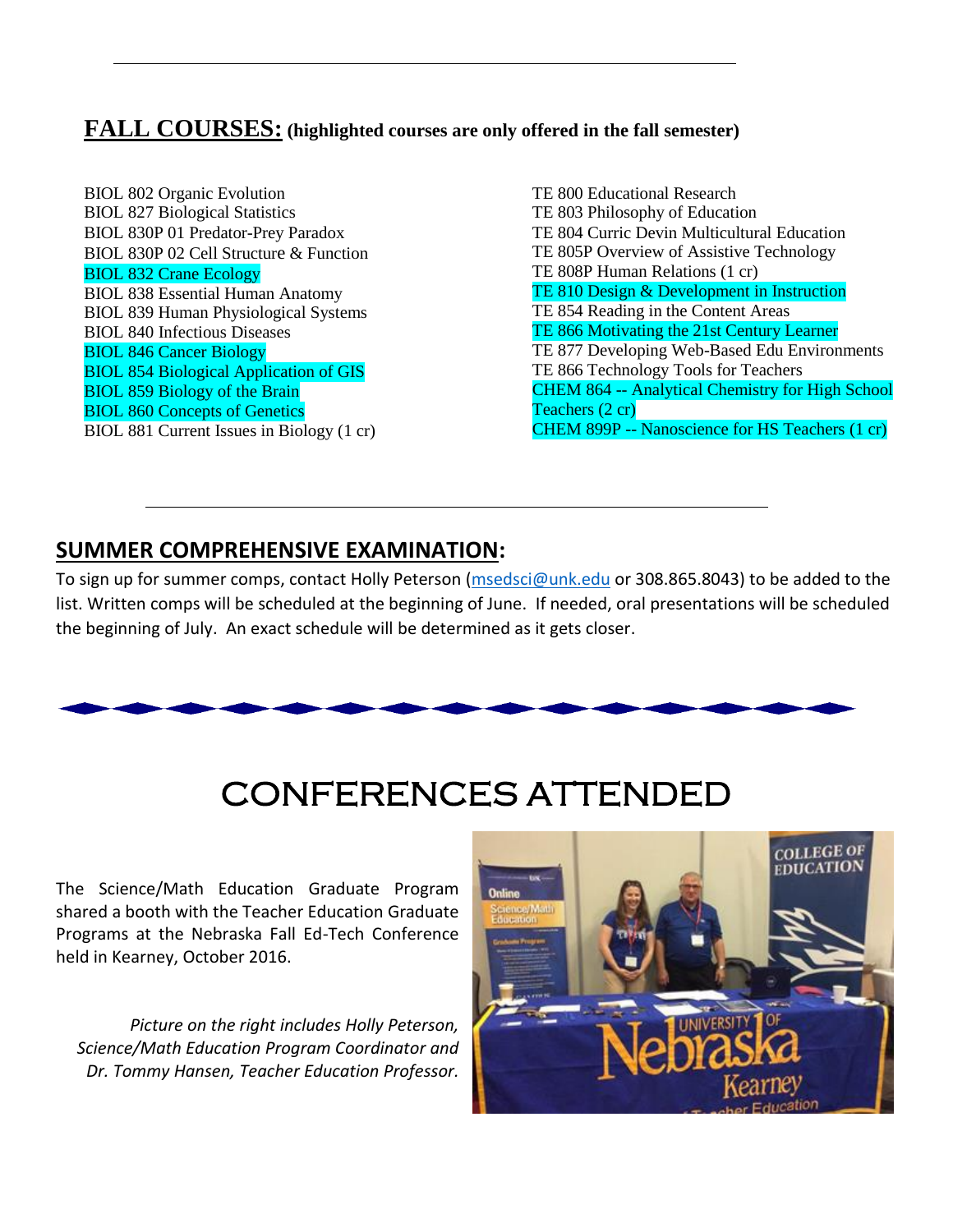

The Science/Math Education Program shared a booth with the MS Biology Program at the National Association of Biology Teachers Conference held in Denver, November 2016.

*Picture on the left includes Holly Peterson, Science/Math Education Program Coordinator and Brian Peterson, MS Biology Program Coordinator.*



Ī

### **2017 SPRING NETA CONFERENCE:** April 20-21 in Omaha, NE

Nebraska Educational Technology Association [\(http://netasite.org/\)](http://netasite.org/)

- Over 200+ featured, breakout, and interactive educational technology sessions from which to choose on Thursday and Friday
- Nationally recognized Speakers
- Playgrounds where YOU can personally experience the Newest Technologies
- Opportunity to meet and interact with Over 100 Exhibitors
- Networking Opportunities to Expand YOUR Professional Learning Network to Continue Learning Throughout the Year
- Learn about technology in education and how you can implement it directly into your school/classrooms

### **2017 NATM / NATS ANNUAL FALL CONFERENCE:** Sept. 7 – 9 in Kearney, NE

Nebraska Association of Teacher of Mathematics [\(http://www.natmathematics.org\)](http://www.natmathematics.org/) Nebraska Association of Teacher of Science Conference ([\(https://nebraskaacademyofsciences.wildapricot.org/NATSFC\)](https://nebraskaacademyofsciences.wildapricot.org/NATSFC)

Check back on either website for more information about this **joint conference** which will feature top-notch presenters and to learn about new science and math opportunities.

# JOIN US ON SOCIAL MEDIA



@scimath\_program UNK Science/Math Education Program

Tweets and posts include information about the program, information about upcoming conferences, important information in the science and math fields, and fun encouraging life quotes.